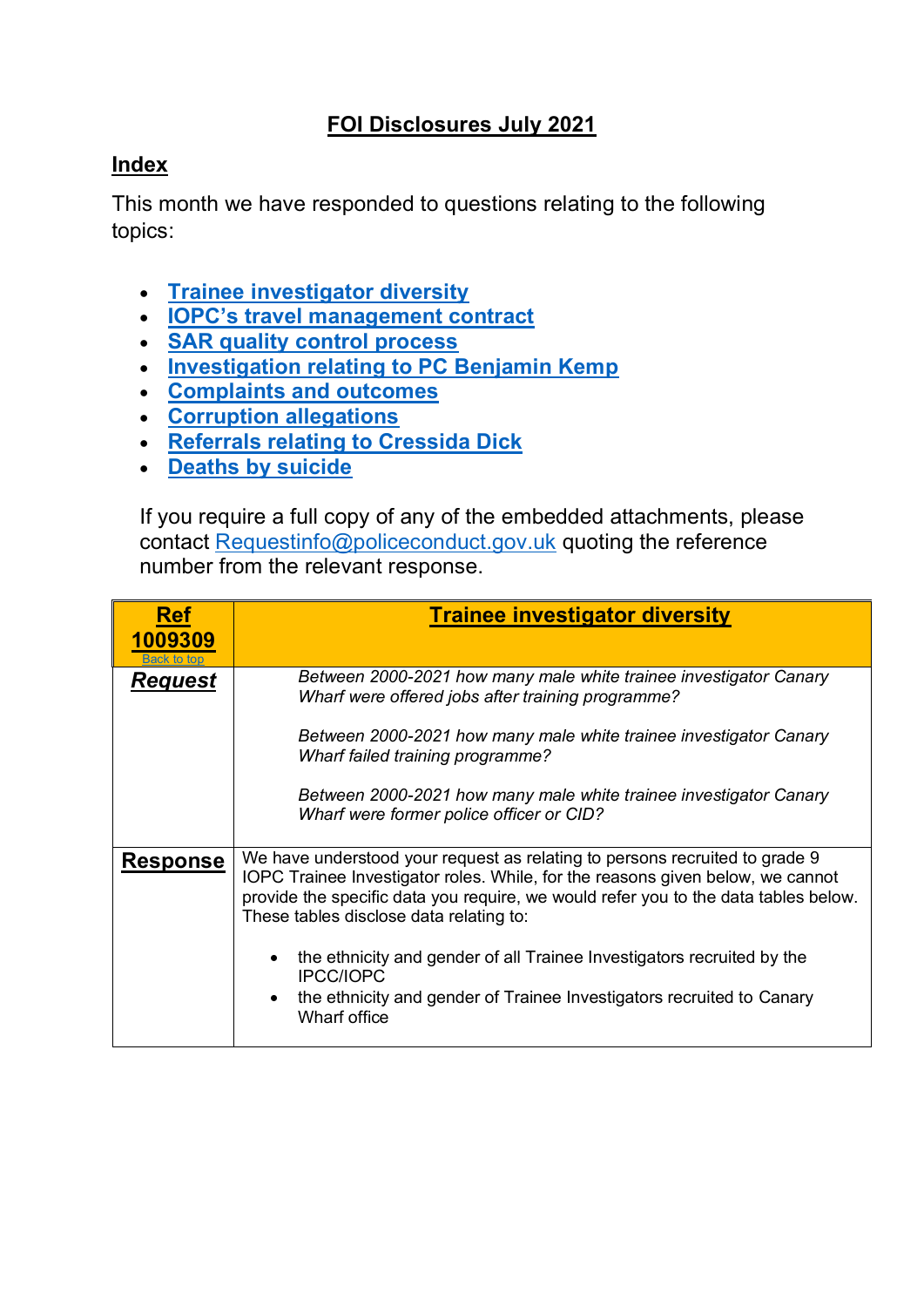## 1. Ethnicity of Trainee Investigators recruited to all IPCC/IOPC offices from 2013 to the present

| Asian Bangladeshi               |     |
|---------------------------------|-----|
| Asian Indian                    | 9   |
| Asian Other                     | 2   |
| Asian Pakistani                 | 4   |
| Black African                   | 5   |
| Black Caribbean                 | 2   |
| <b>Black Other</b>              | 4   |
| Chinese or other Chinese Ethnic | 1   |
| Background                      |     |
| Mixed White and Black Caribbean | 3   |
| Mixed White Asian               | 2   |
| Not stated                      |     |
| Other                           | 3   |
| Other Mixed Background          | 5   |
| Undefined                       | 2   |
| White                           | 207 |
| White Irish                     | 4   |
| Total                           | 255 |

2. Gender of Trainee Investigators recruited to all IPCC/IOPC offices from 2013 to the present

| Male   | 84  |
|--------|-----|
| Female | オフィ |
| Total  | 255 |

3. Ethnicity of Trainee Investigators recruited to Canary Wharf office only: 2018 to the present

| `Vhite | $\overline{A}$<br>. . |
|--------|-----------------------|
| ີ*her  | 1 C                   |
| otal   | o n<br><u>__</u>      |

4. Gender of Trainee Investigators recruited to Canary Wharf office only: 2018 to the present

| Male   |          |
|--------|----------|
| Female | 16       |
| Total  | 00<br>∠∠ |

Please note that this data relates to persons recruited as Trainee Investigators from 2013 onwards, when the Trainee Investigator programme was first introduced. Canary Wharf office was opened in the summer of 2018, meaning that no persons were recruited to that office before that time.

All Trainees who complete the programme are eligible to apply for a job as a Grade 10 IOPC Investigator. A small number of the persons recruited nationally as Trainees either do not complete their training, do not move into an Investigator role, or are delayed in becoming an Investigator. This is for a wide variety of reasons, often arising from their personal circumstances, meaning that it may not be said that these Trainees 'failed' their training because they were not subsequently moved into an Investigator role.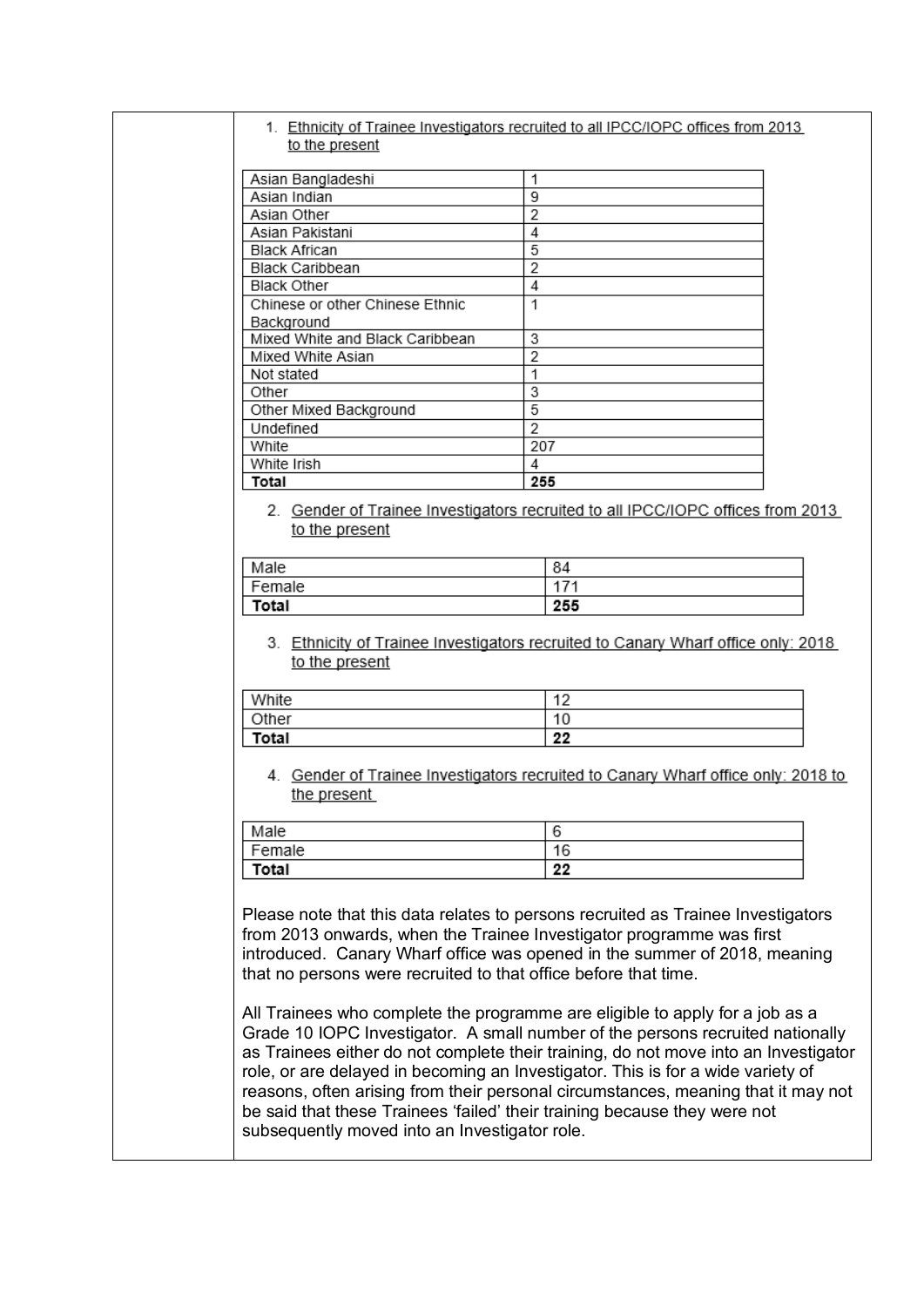It is relevant that Trainees who become Investigators may or may not be based at the office at which they received their training. Some Trainees may change offices during their training or after they have taken up a role as an Investigator. It is likely, therefore, that some persons who were recruited as Trainees at Canary Wharf have accepted an Investigator role at a different IOPC office, while others may have become an Investigator at Canary Wharf after commencing their training elsewhere.

For these reasons our data does not enable us to produce the specific information you require about Canary Wharf Trainee Investigators. Searches of our employee data aimed at identifying the locations at which Investigators who were formerly Trainees began or completed their training have confirmed that we cannot reliably track individuals between different posts and IPCC/IOPC offices.

It is clear, however, that across the whole of the IOPC very few Trainees do not move on to Investigator roles. As a result, the number of Canary Wharf trainees who did not do so on completion of their training in the year to 31 March 2021 is likely to be very small. This means that if we were able to source this data we could not disclose the ethnicity of these persons as required by your request without breaching data protection rules relating to 'Special Category Data. This is because, owing to the very small numbers involved, they would be identifiable to their colleagues and others together with their ethnicity. As a result, such information would engage the exemption under section 40(2) of the FOIA if it was available.

It should be noted that we rarely recruit former police officers as Trainee Investigators. This is because the Trainee programme is aimed at people with no previous investigative experience. All former police officers attend comprehensive IOPC training but the training they receive is different to that of Trainees, due to their previous experience. The number of former police officers recruited to Trainee roles at Canary Wharf in the year to 31 March 2021 is therefore likely to be none. Again, even if we were able to source this data accurately and the number was not zero, the small numbers involved would mean that we could not disclose that any such persons were 'white males' without identifying them in breach of data protection rules relating to the disclosure of 'Special Category Data'.

The IOPC records and reports on data about our employees who are former police officer or civilians but we do not retain comprehensive records of their previous career history, for example, as to whether they worked in CID or another specialism at any time during their policing career. Therefore we cannot provide this information.

The IOPC publishes staff diversity reports that include data as to the ethnicity, gender and policing background of its staff by grade, directorate and location. The 2019-20 report is available [here on our web site.](file://///shqfile02/homedir$/Caroline.Wilson/FOI%20and%20DPA%20work/Disclosure%20logs/Documents/Who-we-are/accountability-performance/IOPC-Staff-Diversity-Report-2020.pdf) We anticipate that our staff diversity data for the year to 31 March 2021 will be published by the end of August.

This request appears to be motivated by concerns about the diversity of our work force. Unlike our published diversity data, we do not believe that the specific data requested could be helpful in deciding whether the IOPC workforce at Investigator or Trainee grade is sufficiently diverse, or whether it favours persons from certain backgrounds, owing to the very small numbers involved.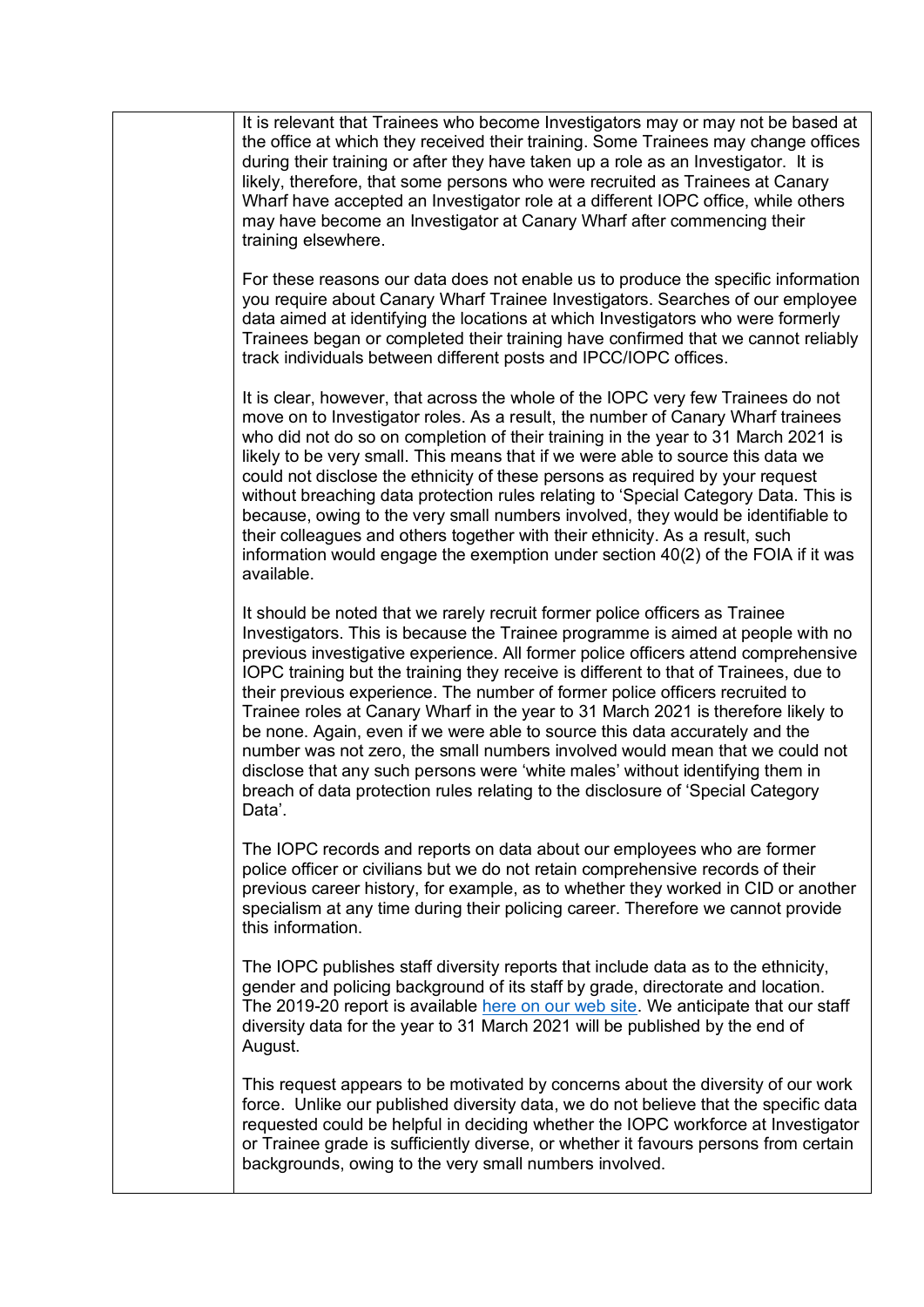<span id="page-3-1"></span><span id="page-3-0"></span>

|                                      | While our current black, Asian and minority ethnic representation is a respectable<br>16% of our workforce (compared to 20% general representation across England<br>and Wales, and 14% of the working population) we recognise we are still under-<br>represented in a number of areas. The IOPC is focused on improving equality,<br>diversity and inclusion with the objective of becoming an employer of choice for<br>people from all diverse backgrounds. This work includes a review of our<br>recruitment practices which has resulted in the introduction of a Success Profiles<br>framework, a new Recruitment and Selection policy, and the use of Positive<br>Action interventions, such as targeted advertising and pre-application workshops.<br>Further details of our work in this area will be confirmed under our Equality<br>Diversity and Inclusion Strategy which will be published later this year. |
|--------------------------------------|---------------------------------------------------------------------------------------------------------------------------------------------------------------------------------------------------------------------------------------------------------------------------------------------------------------------------------------------------------------------------------------------------------------------------------------------------------------------------------------------------------------------------------------------------------------------------------------------------------------------------------------------------------------------------------------------------------------------------------------------------------------------------------------------------------------------------------------------------------------------------------------------------------------------------|
| <b>Ref</b><br>1009313<br>Back to ton | <b>IOPC's travel management contract</b>                                                                                                                                                                                                                                                                                                                                                                                                                                                                                                                                                                                                                                                                                                                                                                                                                                                                                  |
| <u>Request</u>                       | You asked a number of questions regarding the IOPC's travel management<br>contract.                                                                                                                                                                                                                                                                                                                                                                                                                                                                                                                                                                                                                                                                                                                                                                                                                                       |
| <b>Response</b>                      | The start and end date of the current contract including any potential<br>extension periods.                                                                                                                                                                                                                                                                                                                                                                                                                                                                                                                                                                                                                                                                                                                                                                                                                              |
|                                      | The contract start date is 20 August 2018 and the end date is 26 February 2022.<br>The contract can be extended for a further 12 months.                                                                                                                                                                                                                                                                                                                                                                                                                                                                                                                                                                                                                                                                                                                                                                                  |
|                                      | The current supplier(s) on your contract.                                                                                                                                                                                                                                                                                                                                                                                                                                                                                                                                                                                                                                                                                                                                                                                                                                                                                 |
|                                      | <b>Corporate Travel Management</b>                                                                                                                                                                                                                                                                                                                                                                                                                                                                                                                                                                                                                                                                                                                                                                                                                                                                                        |
|                                      | Is the contract linked to any framework?                                                                                                                                                                                                                                                                                                                                                                                                                                                                                                                                                                                                                                                                                                                                                                                                                                                                                  |
|                                      | <b>Crown Commercial Services RM6016</b>                                                                                                                                                                                                                                                                                                                                                                                                                                                                                                                                                                                                                                                                                                                                                                                                                                                                                   |
|                                      | The actual expenditure to date on the contract<br>Pre-covid expenditure on the travel contract                                                                                                                                                                                                                                                                                                                                                                                                                                                                                                                                                                                                                                                                                                                                                                                                                            |
|                                      | We have decided that we are unable to release this information to you by<br>virtue of an exemption provided at section 43 of the FOIA. Our specific<br>reasons for withholding the information are set out in the Annex to this letter.                                                                                                                                                                                                                                                                                                                                                                                                                                                                                                                                                                                                                                                                                   |
|                                      | Do you have any plans for the next travel procurement, if yes please could<br>you advise me of the timetable?                                                                                                                                                                                                                                                                                                                                                                                                                                                                                                                                                                                                                                                                                                                                                                                                             |
|                                      | The next procurement for this requirement will be at the end of the contract via the<br>new CCS framework.                                                                                                                                                                                                                                                                                                                                                                                                                                                                                                                                                                                                                                                                                                                                                                                                                |
| <b>Ref</b><br>1009342                | <b>SAR quality control process</b>                                                                                                                                                                                                                                                                                                                                                                                                                                                                                                                                                                                                                                                                                                                                                                                                                                                                                        |
| Request                              | You asked a number of questions regarding the subject access<br>(SAR) quality control process and the police complaint review<br>process                                                                                                                                                                                                                                                                                                                                                                                                                                                                                                                                                                                                                                                                                                                                                                                  |
| <b>Response</b>                      | 1) What is the SAR quality control process?                                                                                                                                                                                                                                                                                                                                                                                                                                                                                                                                                                                                                                                                                                                                                                                                                                                                               |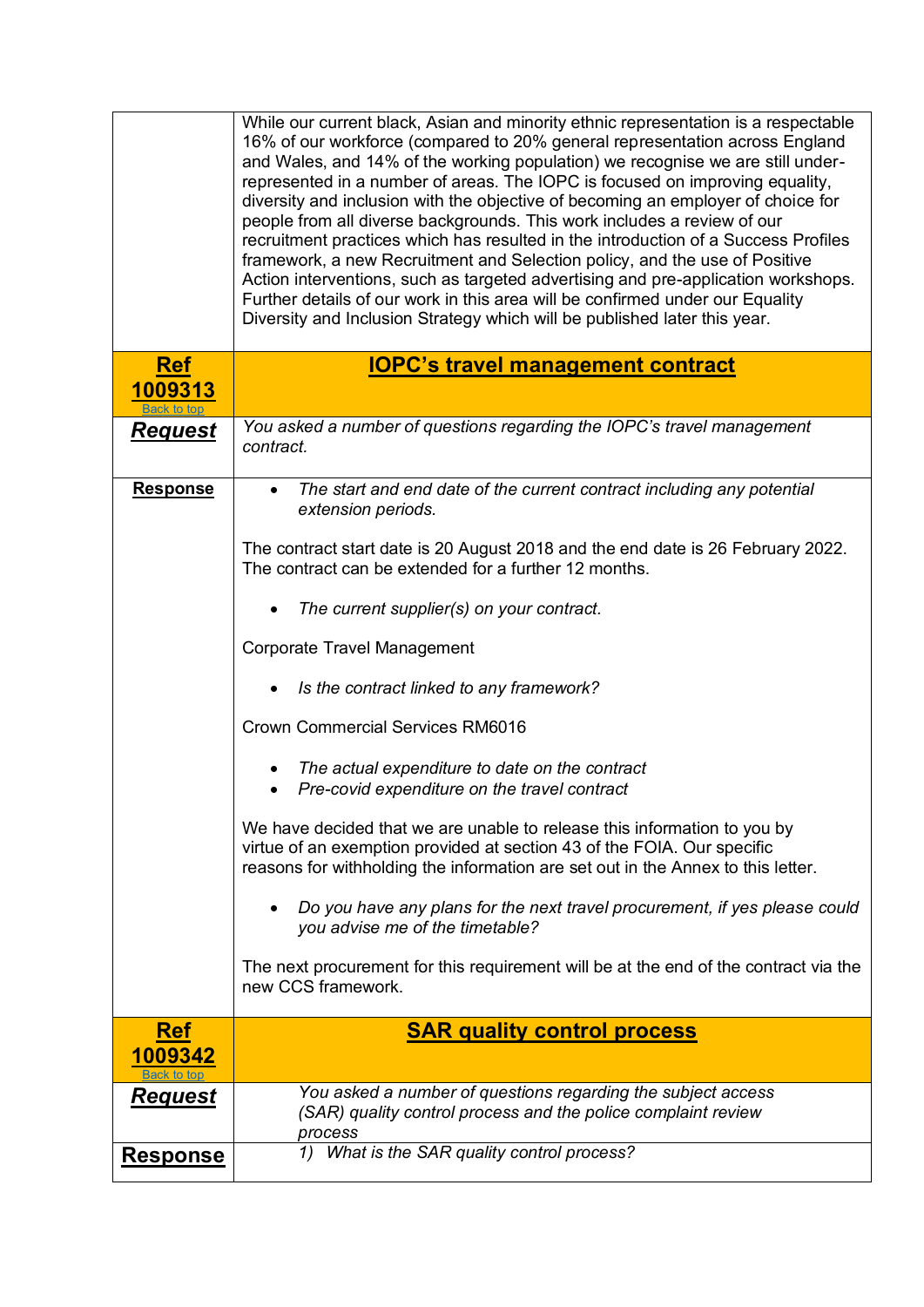| All proposed subject access disclosures and redactions are reviewed by<br>myself as the IOPC's Data Protection Officer (DPO). I make an<br>assessment as to whether the law has been applied correctly, fairly and<br>justly. Any elements of the proposed disclosure that require further<br>approval and risk assurance are referred to the senior colleague who<br>'owns' the information and has responsibility for assurance and data<br>compliance for data within the relevant department, known as the<br>Information Asset Owner or IAO.                 |
|-------------------------------------------------------------------------------------------------------------------------------------------------------------------------------------------------------------------------------------------------------------------------------------------------------------------------------------------------------------------------------------------------------------------------------------------------------------------------------------------------------------------------------------------------------------------|
| 2) Who carries out quality control on SAR?                                                                                                                                                                                                                                                                                                                                                                                                                                                                                                                        |
| The Data Protection Officer and, where necessary the relevant IAO.                                                                                                                                                                                                                                                                                                                                                                                                                                                                                                |
| 3) What qualifications and experience do quality control staff members<br>have?                                                                                                                                                                                                                                                                                                                                                                                                                                                                                   |
| As explained above, the key staff member responsible for quality control of<br>proposed SAR disclosures is the DPO. The law requires that a DPO must have<br>appropriate professional qualities and expert knowledge of data protection law<br>and practices to fulfil the role.                                                                                                                                                                                                                                                                                  |
| 4) How does a quality control staff member ensure impartiality?                                                                                                                                                                                                                                                                                                                                                                                                                                                                                                   |
| The DPO is an independent role with responsibility to monitor and impartially<br>advise the IOPC on compliance with data protection law. The quality assurance<br>process includes checks and balances at the appropriate level and means that all<br>proposed disclosures and redaction rationale are reviewed by at least two<br>members of staff. We are also subject to regulation by the Information<br>Commissioner's Office and must demonstrate our rationale and compliance in<br>response to their assessments of our subject access request responses. |
| 5) From 2018 how many SAR have been overseen by quality control?                                                                                                                                                                                                                                                                                                                                                                                                                                                                                                  |
| All SARs undergo the quality control process. From January 2018 to 20 June<br>2021 we have responded to 712 subject access requests.                                                                                                                                                                                                                                                                                                                                                                                                                              |
| Can you please provide the following on the PSD IO Report case review:<br>1) what is the PSD case Review process?                                                                                                                                                                                                                                                                                                                                                                                                                                                 |
| The review process is explained on our website here. This sets out the process<br>when the IOPC receives a review as follows:                                                                                                                                                                                                                                                                                                                                                                                                                                     |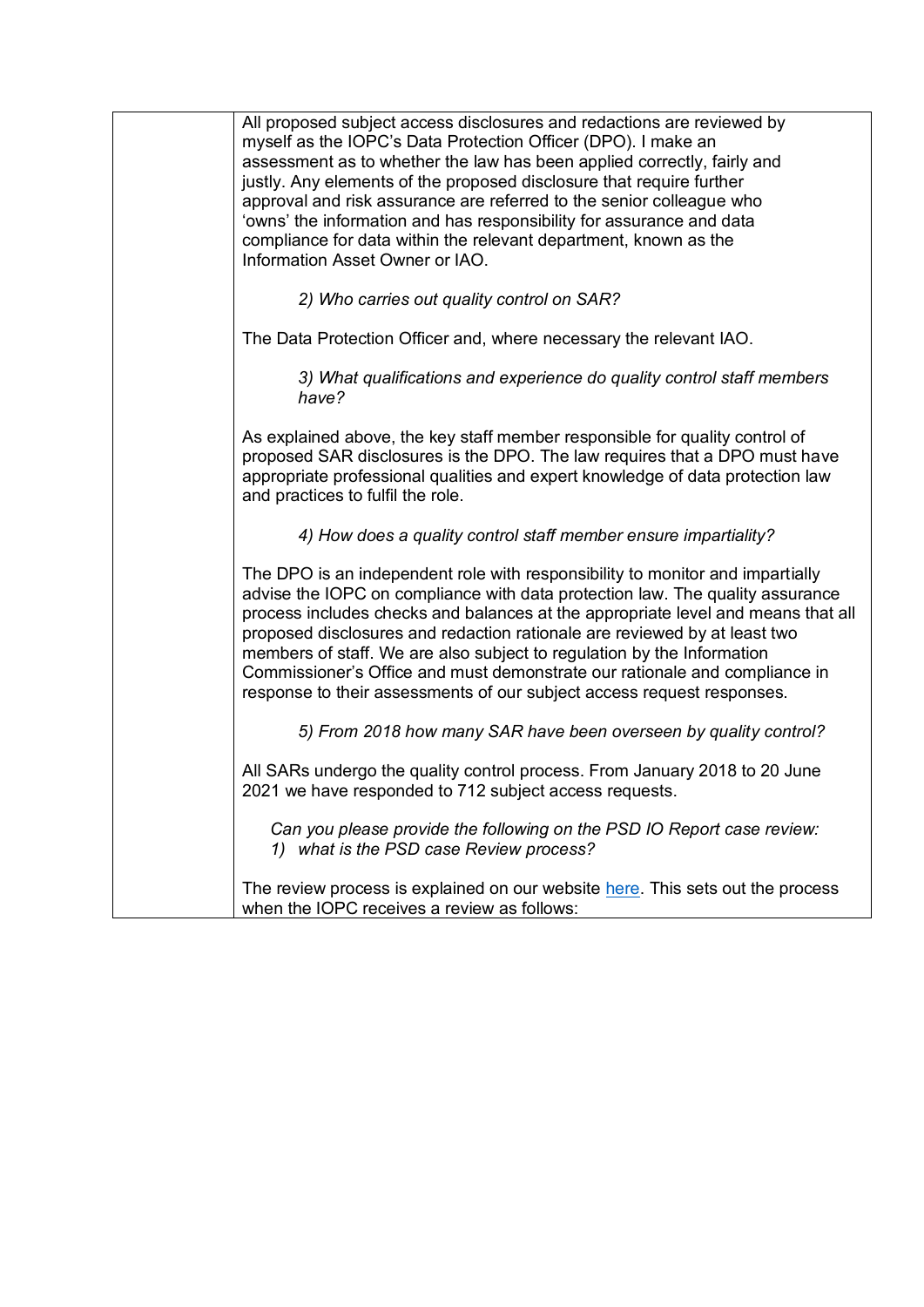When the IOPC or the police force receives your complaint, it will check whether it is the right organisation to handle your complaint. If not, it will forward your review or appeal to the relevant review or appeal body and inform you that it has done so.

The relevant review or appeal body will send you a letter to acknowledge your review or appeal. They will tell you how long it's likely to take to consider your review or appeal. The relevant review body will notify the organisation you complained about that you've applied for a review or appeal. They will also notify the person complained about and any other interested persons.

The relevant review or appeal body will ask the organisation that you complained about to provide it with any information they have about your complaint and how they dealt with it. When all of the information has been supplied, the relevant review body will assess your review or appeal and make its decision. You will be told about this decision in writing. You will receive a clear explanation about how this decision has been reached.

*2) what qualifications and experience do the case review managers have?*

The required qualifications and experience for the role of casework manager, whose role involves assessing police complaint reviews, is shown on the latest job description as follows:

PERSON SPECIFICATION KNOWLEDGE, EXPERIENCE and QUALIFICATIONS

- Good general education with at least two A' Levels or equivalent.
- Relevant experience, of complaints handling or of dealing with a direct service to the public where contentious and difficult issues have to be dealt with sensitively.
- Evidence of well developed critical thinking skills, a capacity to conduct enquiries, obtain information and to use sound judgement to reach conclusions.
- Evidence of strong communication skills, particularly written.
- Computer literacy is essential.
- Proven ability to show initiative and contribute in a changing environment.
- Successful candidates will be expected to undertake appropriate training and development leading to an accredited qualification.

Casework managers are also currently offered the opportunity to study for the BTEC Professional Certificate Level 5 in Casework Management .

*3) how does the case review manager ensure impartiality?*

We have a robust quality assurance procedure to provide checks and balances on the decision-making of casework managers and ensure consistency. Additionally there are measures in place to mitigate the risk of any bias or other deficiency on the part of IOPC employees.

Our recruitment process relies on evidence of merit and appropriate skills and the performance of staff is regularly monitored and reviewed in accordance with our performance and development review process. Any shortcomings in performance or conduct are addressed in line with the relevant policies. As explained above, there is also a robust quality assurance process in place to provide suitable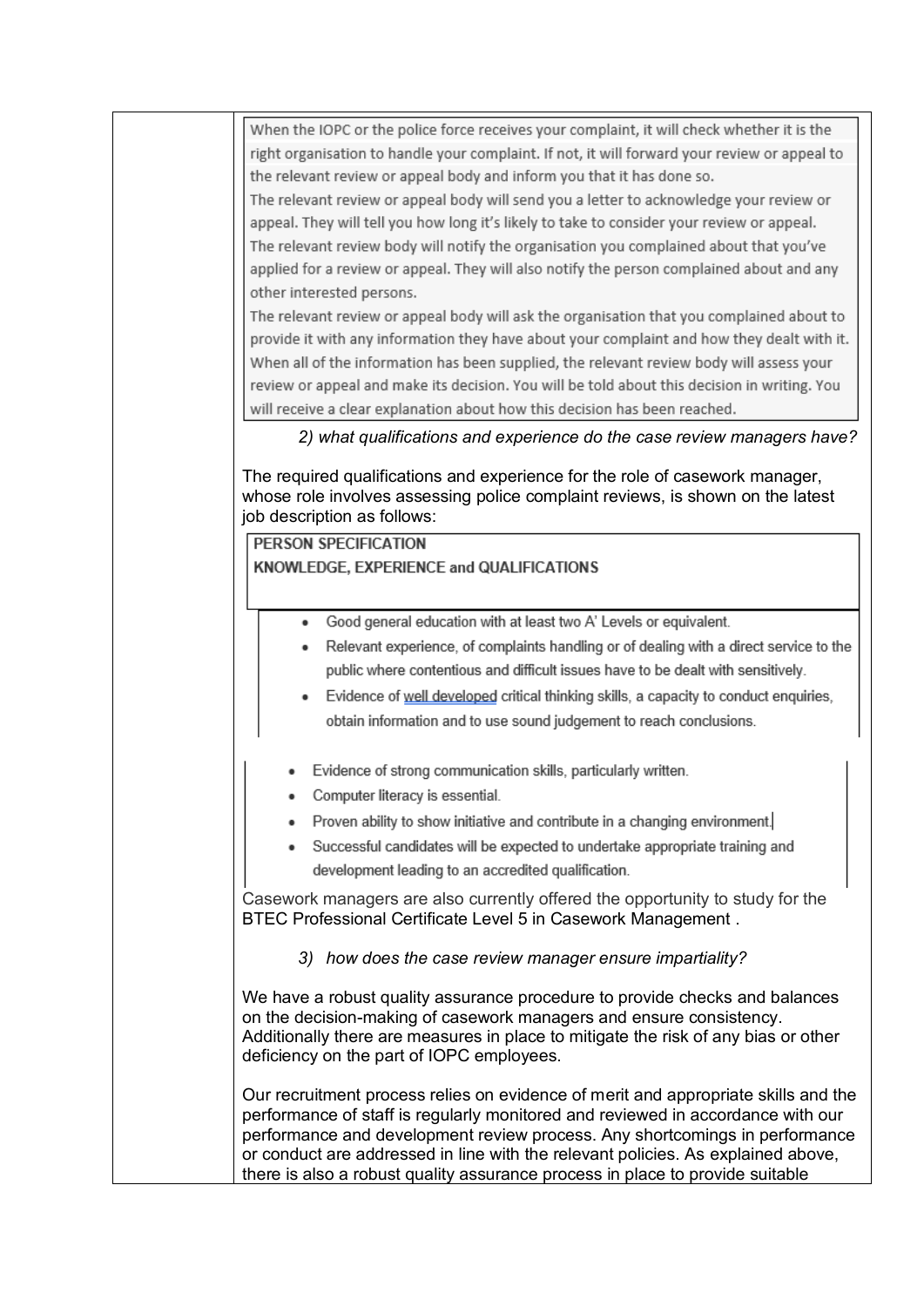<span id="page-6-1"></span><span id="page-6-0"></span>

|                                      | scrutiny of casework decisions. The IOPC therefore has confidence in its staff<br>being able to carry out their review assessments to the required standard.                                                                                                                                                                                                                                                                                                                                                                                                                                                                                                                                                                                                                                        |
|--------------------------------------|-----------------------------------------------------------------------------------------------------------------------------------------------------------------------------------------------------------------------------------------------------------------------------------------------------------------------------------------------------------------------------------------------------------------------------------------------------------------------------------------------------------------------------------------------------------------------------------------------------------------------------------------------------------------------------------------------------------------------------------------------------------------------------------------------------|
| <b>Ref</b><br>1009326<br>Back to top | <b>Investigation relating to PC Benjamin Kemp</b>                                                                                                                                                                                                                                                                                                                                                                                                                                                                                                                                                                                                                                                                                                                                                   |
| <u>Request</u>                       | 1. What charge(s) did you as an organisation consider it might be<br>possible to level at Benjamin Kemp?<br>2. Why was the decision made to deal with Benjamin Kemp's "excessive<br>use of force" as a solely internal disciplinary matter - leading to his<br>summary dismissal on grounds of gross misconduct as opposed dealing<br>with this as a criminal / legal matter?<br>3. Who was responsible for making that decision?                                                                                                                                                                                                                                                                                                                                                                   |
| <b>Response</b>                      | Question 1<br>We have decided that we are unable to release this information to you by<br>virtue of an exemption provided at section 40(2) of the FOIA which relates to<br>personal data.<br>Questions 2 and 3<br>After considering the final investigation report and accompanying evidence, and<br>as required by the Police Reform Act, the IOPC decision maker decided there<br>was an indication a criminal offence may have been committed by PC Kemp. He<br>referred the investigation to the Crown Prosecution Service (CPS) to consider<br>whether a criminal prosecution was appropriate. The CPS decided not to bring<br>any charges against PC Kemp. Decisions relating to pursuing, or not pursuing<br>criminal charges, lie solely with the CPS and are beyond the remit of the IOPC. |
| <b>Ref</b><br>1009355                | <b>Complaints and outcomes</b>                                                                                                                                                                                                                                                                                                                                                                                                                                                                                                                                                                                                                                                                                                                                                                      |
| <b>Request</b>                       | 1 How many police were reported for anything since 1st March 2020 to today's<br>date.<br>2 How many police have been punished in one way or another since 1st march<br>2020                                                                                                                                                                                                                                                                                                                                                                                                                                                                                                                                                                                                                         |
| <b>Response</b>                      | We understand your first question to be asking for the number of complaints<br>made about police conduct since March 2020.<br>We collect information from all police forces in England and Wales about the<br>number and type of complaints they are receiving, and we publish these statistics<br>each year. We also publish quarterly performance data for all police forces. Our<br>latest published report covers the year 2019/20 and can be found on our website<br>here. The report relating to 2020/21 will be published shortly and this will contain<br>the information you are requesting.<br>We understand the second part of your request to relate to the outcomes of police<br>complaints.                                                                                           |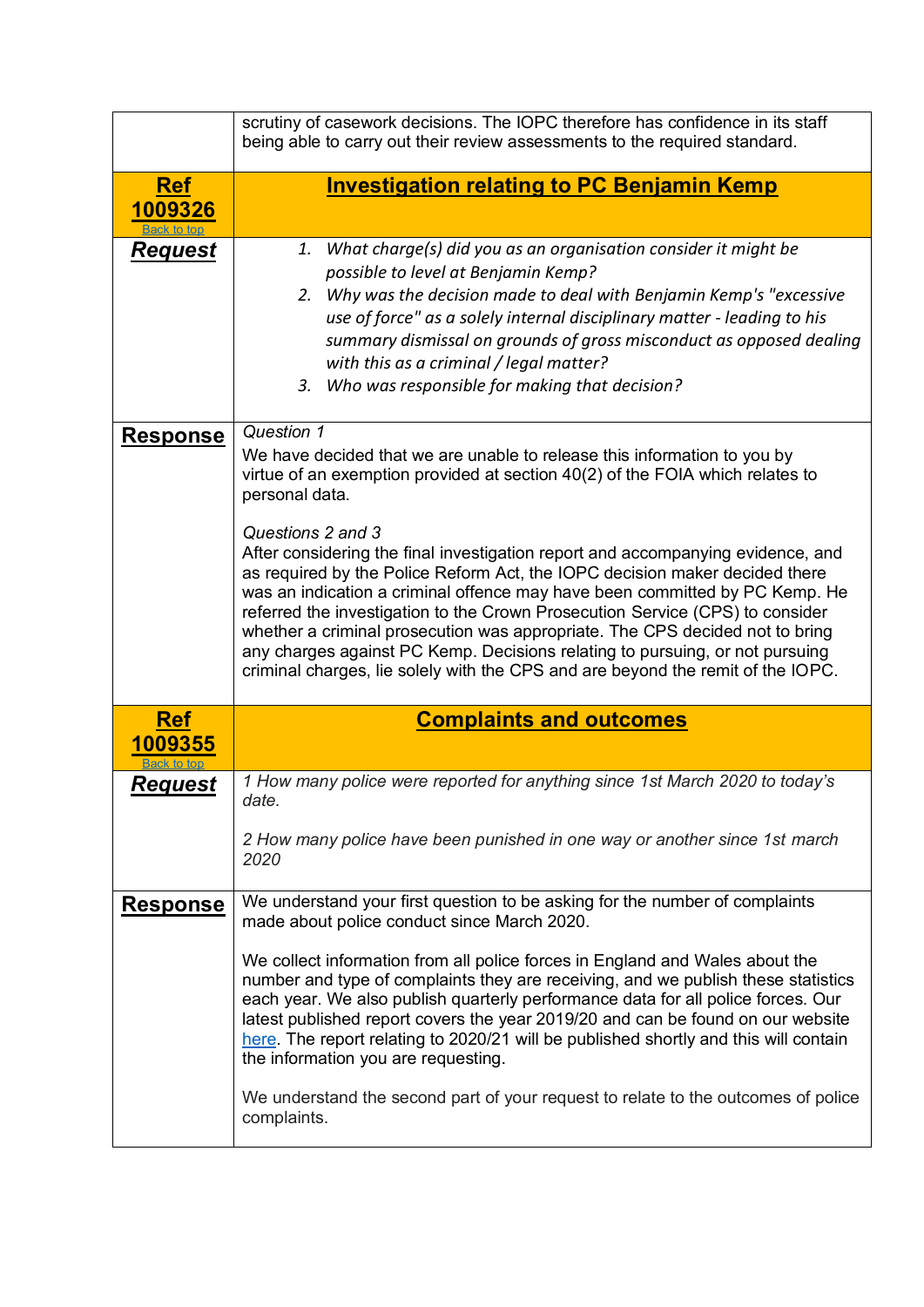<span id="page-7-0"></span>

|                 | You may not be aware that the majority of police complaint and misconduct cases<br>are dealt with by the police without any IOPC involvement. The IOPC investigates<br>only the most serious and sensitive cases.                                                                                                                                                                                                                                                |
|-----------------|------------------------------------------------------------------------------------------------------------------------------------------------------------------------------------------------------------------------------------------------------------------------------------------------------------------------------------------------------------------------------------------------------------------------------------------------------------------|
|                 | This means that we do not hold records that comprehensively reflect the<br>outcomes of all complaints made about the police, we only hold records relating to<br>our own independent investigations.                                                                                                                                                                                                                                                             |
|                 | If you require information about outcomes of all police complaints, then you would<br>be advised to approach the individual police forces. Contact details can be found<br>using the following link: https://www.police.uk/forces/                                                                                                                                                                                                                               |
|                 | We have recently published two reports that set out the outcomes of our own<br>independent investigations of the most serious and sensitive matters, for 2018/19<br>and 2019/20.                                                                                                                                                                                                                                                                                 |
|                 | The outcomes reported on are as follows:<br>the decision the IOPC makes about whether or not someone has a case to<br>$\bullet$<br>answer as a result of our investigation.<br>the decision to refer to CPS for a criminal charging decision and the CPS<br>charging decision<br>the results of criminal or misconduct proceedings.<br>$\bullet$                                                                                                                 |
|                 | It is significant to note that the IOPC does not determine sanctions following<br>misconduct or criminal proceedings. We play a pivotal role in investigating and<br>deciding whether there is sufficient evidence to suggest a case to answer or an<br>indication that a criminal offence may have been committed but are not the<br>ultimate decision-makers when it comes to deciding the sanction as a result of<br>those proceedings.                       |
|                 | Our published outcomes data is the result of an extensive data verification<br>exercise in respect of the outcomes recorded under our investigations during<br>these two years.                                                                                                                                                                                                                                                                                  |
|                 | We anticipate publishing outcomes data for 2020/21, which will cover the time<br>period you have requested, in the near future and will then publish subsequent<br>outcomes data annually.                                                                                                                                                                                                                                                                       |
| <u>Ref</u>      | <b>Corruption allegations</b>                                                                                                                                                                                                                                                                                                                                                                                                                                    |
| 1009366         |                                                                                                                                                                                                                                                                                                                                                                                                                                                                  |
| <u>Request</u>  | * Please disclose the number of allegations of corruption by officers received<br>by the IOPC in 2019, 2020 and to date in 2021.<br>* For 2020 and 2021, please provide a breakdown showing the number per<br>force and outcomes in each case. For example: if GMP had 30 corruption<br>referrals, 20 were designated local, five investigated by IOPC etc.<br>* Please disclose the number officers currently being investigated for<br>corruption by the IOPC. |
| <b>Response</b> | The IOPC does not extract data about allegations from the referrals it receives<br>from police. As a result we cannot produce the data under the first two parts of<br>your request without studying all referrals and related evidence. We would have to<br>carry out similar manual searches of our investigation files to identify the persons<br>under investigation for alleged corruption. Owing to the high number of cases                               |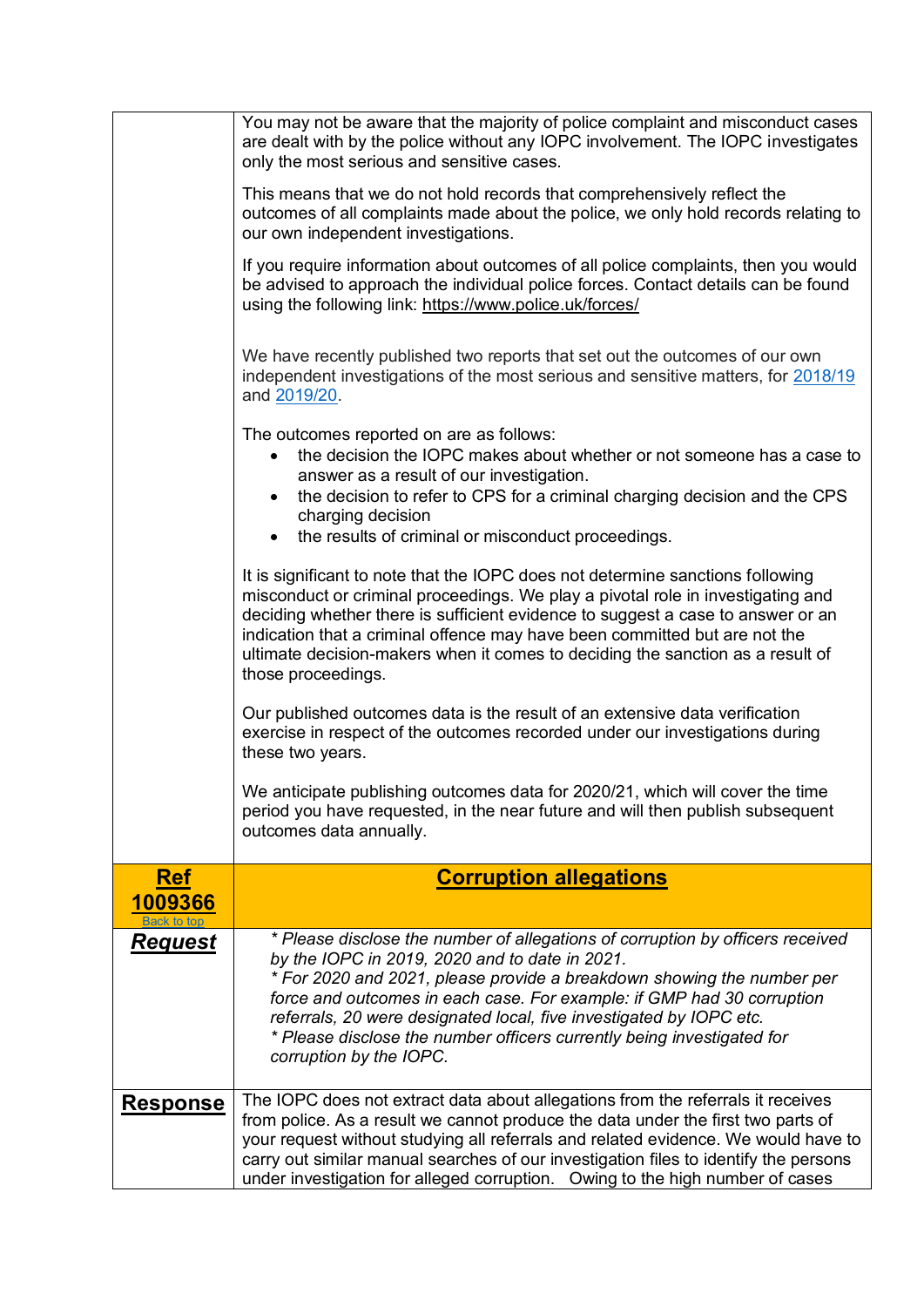<span id="page-8-0"></span>

|                                      | and related documents we would have to search, the work involved in finding and<br>extracting the specific information you require would exceed the cost limit under<br>section 12 of the FOIA.<br>However, we are providing the following data tables by way of advice and<br>assistance. When we receive a referral, it is assessed, and then a Mode of                                                                                                                                                                                                                                                                                                                                                                                                                                                                                                                                                                                                                                                                                                                                                                                                                                                                                                                                                                                                                                                                                                                                                                                                                                                                                                                                                                                                                                                                                                                                                                             |
|--------------------------------------|---------------------------------------------------------------------------------------------------------------------------------------------------------------------------------------------------------------------------------------------------------------------------------------------------------------------------------------------------------------------------------------------------------------------------------------------------------------------------------------------------------------------------------------------------------------------------------------------------------------------------------------------------------------------------------------------------------------------------------------------------------------------------------------------------------------------------------------------------------------------------------------------------------------------------------------------------------------------------------------------------------------------------------------------------------------------------------------------------------------------------------------------------------------------------------------------------------------------------------------------------------------------------------------------------------------------------------------------------------------------------------------------------------------------------------------------------------------------------------------------------------------------------------------------------------------------------------------------------------------------------------------------------------------------------------------------------------------------------------------------------------------------------------------------------------------------------------------------------------------------------------------------------------------------------------------|
|                                      | Investigation (MOI) decision is made. This is where we decide whether the matter<br>will be investigated independently by us, or whether for the force should<br>investigate the matter, or whether we return it to the force for them to deal with as<br>they see fit. This data relates to the number of referrals received and completed<br>from 1 April 2019 to 31 March 2020 and from 1 April 2020 to 31 March 2021 for<br>which the 'corruption/perjury' case factor was selected on our case management<br>system. This does not include referrals from Police and Crime Commissioners or<br>equivalent bodies. The totals for the individual forces for the completed by MOI<br>decisions are in <b>bold</b> .                                                                                                                                                                                                                                                                                                                                                                                                                                                                                                                                                                                                                                                                                                                                                                                                                                                                                                                                                                                                                                                                                                                                                                                                                |
|                                      | The following caveats should be taken into account when interpreting this data:                                                                                                                                                                                                                                                                                                                                                                                                                                                                                                                                                                                                                                                                                                                                                                                                                                                                                                                                                                                                                                                                                                                                                                                                                                                                                                                                                                                                                                                                                                                                                                                                                                                                                                                                                                                                                                                       |
|                                      | Case factors are manually selected by operational staff to help identify the<br>$\bullet$<br>circumstances of a case and should be used for illustrative purposes only.<br>The selection of this case factor is only an indication that<br>corruption/perjury was a theme in the complaint, conduct matter or Death<br>or Serious Injury matter referred to the IOPC. Therefore, the data we are<br>providing confirms neither the number of allegations of corruption/perjury<br>that have been referred to the IOPC, nor the number of persons involved<br>in any alleged corruption. For example, a single referral may relate to the<br>conduct of a number of officers but include an allegation of corruption<br>against only one of them. On further consideration, it may be determined<br>that more than one officer, or none, should be formally investigated for<br>alleged corruption.<br>A number of case factors or sub-factors may be selected on a single case<br>with the result that the number of recorded factors is very likely to exceed<br>the number of referrals or investigations. For example, while a total of 61<br>corruption factors/sub-factors were recorded in respect of Avon and<br>Somerset Constabulary referrals completed in the year to 31 March 2020,<br>this should not be understood as corresponding to 61 separate referrals,<br>as some of these referrals may have more than one factor selected<br>against them.<br>A single investigation may be based on a number of referrals as referral<br>cases may be linked under a single investigation and matters may be re-<br>referred. Therefore, the data we are providing does not confirm the<br>number of investigations started.<br>As this information has been extracted from our live case data for the<br>$\bullet$<br>purposes of your request, it may differ from data we have published in<br>relation to the same period. |
|                                      | You may also find our published data relating to investigation outcomes in 18/19<br>and 19/20 to be helpful. This includes a breakdown of the offences charged and<br>whether these resulted in a guilty or not guilty verdict.                                                                                                                                                                                                                                                                                                                                                                                                                                                                                                                                                                                                                                                                                                                                                                                                                                                                                                                                                                                                                                                                                                                                                                                                                                                                                                                                                                                                                                                                                                                                                                                                                                                                                                       |
| <b>Ref</b><br>1009349<br>Back to tor | <b>Referrals relating to Cressida Dick</b>                                                                                                                                                                                                                                                                                                                                                                                                                                                                                                                                                                                                                                                                                                                                                                                                                                                                                                                                                                                                                                                                                                                                                                                                                                                                                                                                                                                                                                                                                                                                                                                                                                                                                                                                                                                                                                                                                            |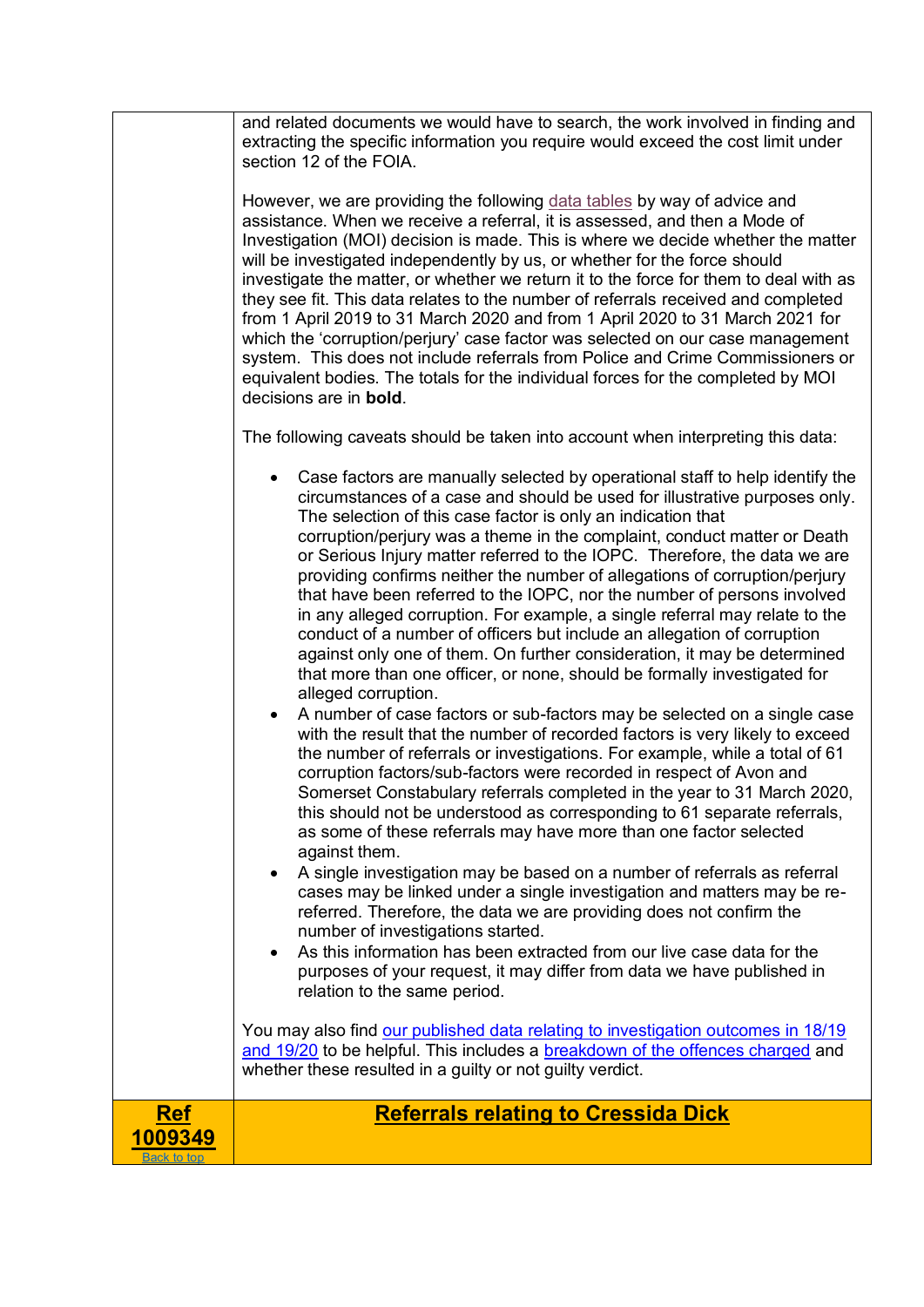<span id="page-9-0"></span>

| Request               | Under the Freedom of Information Act 2000, I would like to request<br>any documentation of complaints referring Cressida Dick to the<br><b>IOPC</b>                                                                                                                                                                                                                                                                                                                                                                            |
|-----------------------|--------------------------------------------------------------------------------------------------------------------------------------------------------------------------------------------------------------------------------------------------------------------------------------------------------------------------------------------------------------------------------------------------------------------------------------------------------------------------------------------------------------------------------|
| <b>Response</b>       | Searches of our case management system have identified three cases<br>involving referrals to the IPCC and IOPC concerning the conduct of Cressida<br>Dick.<br>The first of these cases was the IPCC investigation into the shooting of Jean<br>Charles de Menezes at Stockwell underground station on 22 July 2005.                                                                                                                                                                                                            |
|                       | Extensive information about this case including the IPCC investigation reports<br>is available on the website of The National Archive here.                                                                                                                                                                                                                                                                                                                                                                                    |
|                       | The second case was connected to Operation Midland and is the subject of<br>this IOPC news release.                                                                                                                                                                                                                                                                                                                                                                                                                            |
|                       | The third case was a referral of a complaint matter received in 2020. We<br>have decided that the disclosure of any further details of this case would<br>engage the exemption under section 40(2) of the FOIA meaning that we are<br>not obliged to release this information.                                                                                                                                                                                                                                                 |
| <b>Ref</b><br>1009360 | <b>Deaths by suicide</b>                                                                                                                                                                                                                                                                                                                                                                                                                                                                                                       |
| Back to top           |                                                                                                                                                                                                                                                                                                                                                                                                                                                                                                                                |
| <b>Request</b>        | A list of all cases investigated since 2016 in which a person reported being stalked to<br>police and later died by suicide. Please list by the date of the investigation beginning and<br>provide the following information: the age and gender of the person committed suicide,<br>the force who received the stalking complaint, the date of the suicide, the name of the<br>person who killed themselves and details of the case.                                                                                          |
| <u>Response</u>       | The methods available to identify this information have some limitations, as the<br>definitions used to categorise types of cases do not directly match your<br>request. Therefore, the numbers provided should only be used for indicative<br>purposes.                                                                                                                                                                                                                                                                       |
|                       | The IOPC reports annually, on a financial year basis, deaths during or<br>following police contact. One category of death that is reported on is 'other<br>deaths following police contact'. These deaths are all, by definition, subject to<br>an independent investigation. Within this category, the deaths are further<br>grouped based on the reason for contact with the police prior to their death.<br>The two most relevant groups for your request are 'domestic related' and<br>'threatening behaviour/harassment'. |
|                       | The timeframe looked at for your request is deaths that occurred between<br>2015/16 and 2019/20. We have not considered more recent deaths, because<br>the reporting of deaths within this category will be included in our 2020/21<br>report 'Deaths during or following police contact: Statistics for England and<br>Wales 2019/20. These cases are still in the process of being verified and<br>checked.                                                                                                                  |
|                       | During this time period, there were 110 fatalities that fell under the category<br>'other deaths following police contact – independent investigation' where the<br>reason for contact was 'domestic-related' and 34 where the reason for contact<br>was 'threatening behaviour/harassment'. Where known, the death classification<br>for 28 of the domestic-related fatalities and for 6 of the fatalities relating to                                                                                                        |